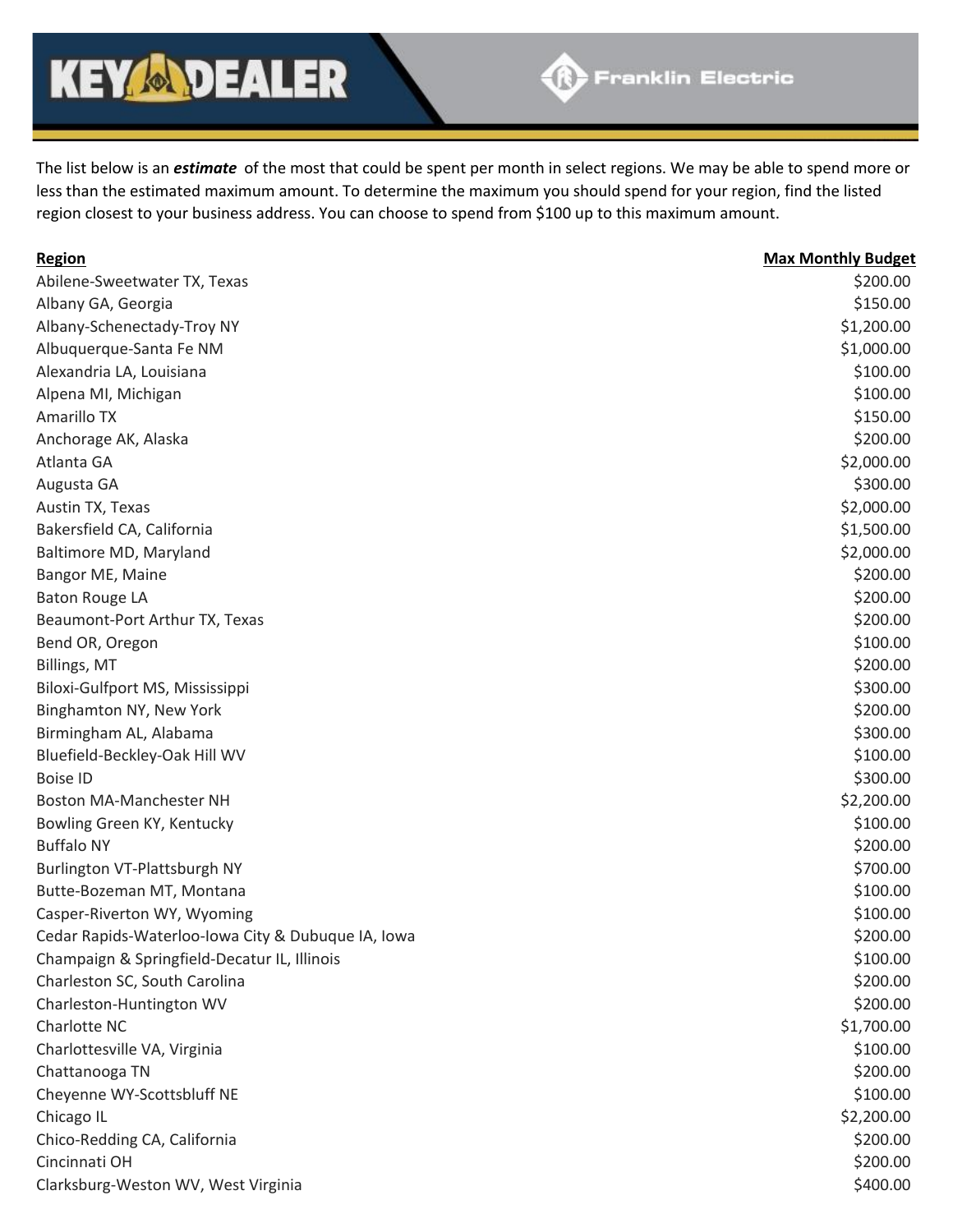| Cleveland-Akron (Canton) OH, Ohio                  | \$1,400.00 |
|----------------------------------------------------|------------|
| Colorado Springs-Pueblo CO, Colorado               | \$600.00   |
| Columbia SC, South Carolina                        | \$1,200.00 |
| Columbia-Jefferson City MO, Missouri               | \$100.00   |
| Columbus GA                                        | \$200.00   |
| Columbus OH, Ohio                                  | \$1,400.00 |
| Columbus-Tupelo-West Point MS                      | \$100.00   |
| Corpus Christi TX, Texas                           | \$400.00   |
| Dallas-Ft. Worth TX, Texas                         | \$3,500.00 |
| Davenport IA-Rock Island-Moline IL                 | \$100.00   |
| Dayton OH, Ohio                                    | \$200.00   |
| Denver CO, Colorado                                | \$500.00   |
| Des Moines-Ames IA, Iowa                           | \$200.00   |
| Detroit MI, Michigan                               | \$2,200.00 |
| Dothan AL                                          | \$100.00   |
| Duluth MN-Superior WI                              | \$700.00   |
| El Paso TX                                         | \$100.00   |
| Elmira NY                                          | \$300.00   |
| Erie PA, Pennsylvania                              | \$200.00   |
| Eugene OR, Oregon                                  | \$200.00   |
| Eureka CA, California                              | \$100.00   |
| Evansville IN                                      | \$100.00   |
| Fairbanks AK, Alaska                               | \$100.00   |
| Fargo-Valley City ND                               | \$900.00   |
| Flint-Saginaw-Bay City MI, Michigan                | \$500.00   |
| Florence-Myrtle Beach SC                           | \$100.00   |
| Fresno-Visalia CA, California                      | \$6,000.00 |
| Ft. Myers-Naples FL, Florida                       | \$2,200.00 |
| Ft. Smith-Fayetteville-Springdale-Rogers AR        | \$100.00   |
| Ft. Wayne IN                                       | \$300.00   |
| Gainesville FL, Florida                            | \$700.00   |
| Glendive MT, Montana                               | \$100.00   |
| Grand Junction-Montrose CO, Colorado               | \$100.00   |
| Grand Rapids-Kalamazoo-Battle Creek MI, Michigan   | \$1,500.00 |
| Great Falls MT, Montana                            | \$300.00   |
| Green Bay-Appleton WI                              | \$1,000.00 |
| Greensboro-High Point-Winston Salem NC             | \$800.00   |
| Greenville-New Bern-Washington NC, North Carolina  | \$300.00   |
| Greenville-Spartanburg SC-Asheville NC-Anderson SC | \$1,500.00 |
| Greenwood-Greenville MS, Mississippi               | \$100.00   |
| Harlingen-Weslaco-Brownsville-McAllen TX, Texas    | \$400.00   |
| Harrisburg-Lancaster-Lebanon-York PA, Pennsylvania | \$1,500.00 |
| Harrisonburg VA                                    | \$200.00   |
| Hartford & New Haven CT, Connecticut               | \$3,200.00 |
| Hattiesburg-Laurel MS, Mississippi                 | \$100.00   |
| Helena MT, Montana                                 | \$100.00   |
| Honolulu HI, Hawaii                                | \$100.00   |
| Houston TX, Texas                                  | \$3,000.00 |
| Huntsville-Decatur (Florence) AL                   | \$200.00   |
| Idaho Falls-Pocatello ID                           | \$200.00   |
| Indianapolis IN, Indiana                           | \$1,800.00 |
|                                                    |            |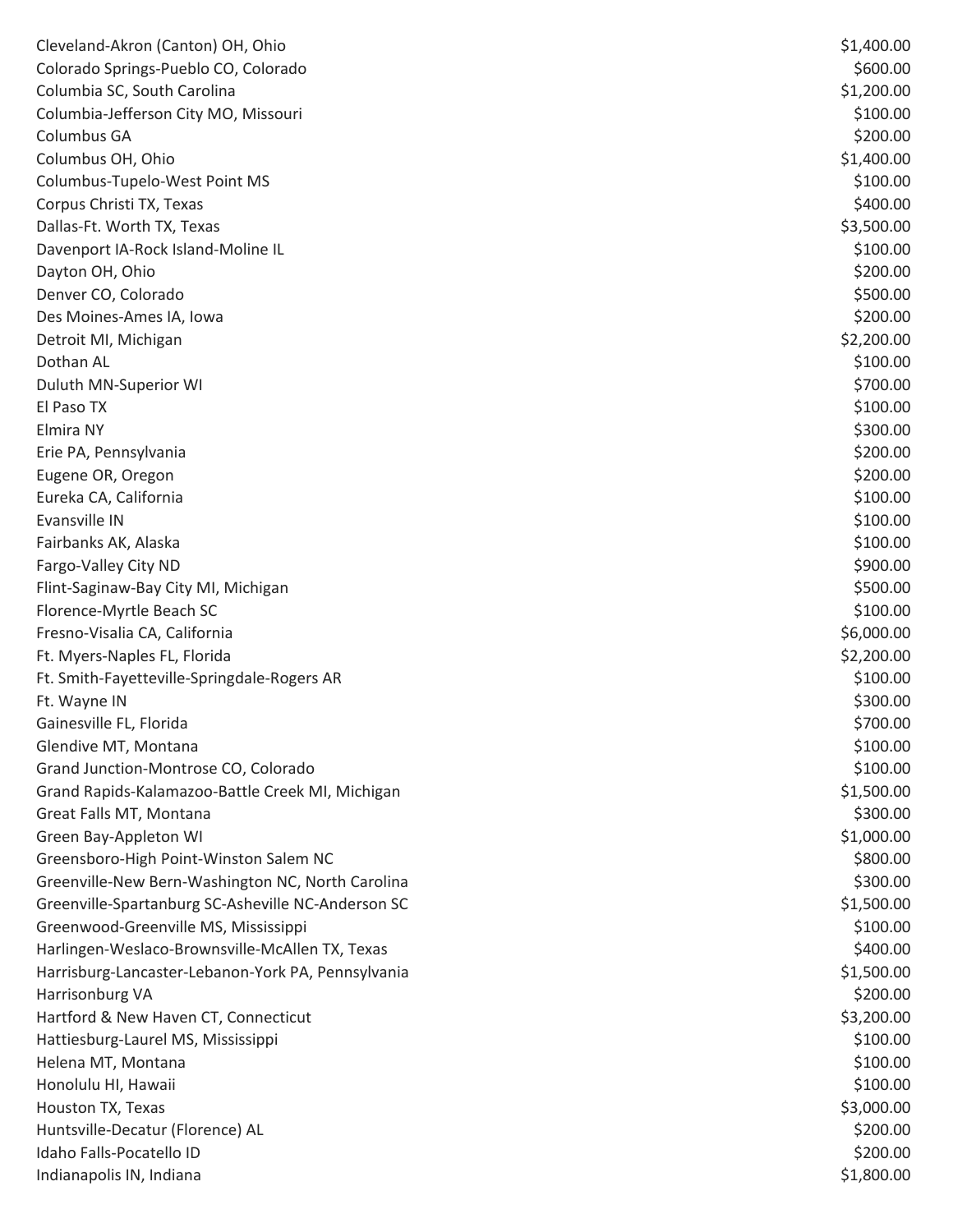| Jackson MS, Mississippi                                 | \$150.00   |
|---------------------------------------------------------|------------|
| Jackson TN, Tennessee                                   | \$100.00   |
| Jacksonville FL                                         | \$2,200.00 |
| Johnstown-Altoona PA, Pennsylvania                      | \$150.00   |
| Jonesboro AR, Arkansas                                  | \$400.00   |
| Joplin MO-Pittsburg KS                                  | \$100.00   |
| Juneau AK, Alaska                                       | \$100.00   |
| Kansas City MO                                          | \$400.00   |
| Knoxville TN                                            | \$700.00   |
| La Crosse-Eau Claire WI                                 | \$100.00   |
| Lafayette IN, Indiana                                   | \$200.00   |
| Lafayette LA, Louisiana                                 | \$400.00   |
| Lake Charles LA, Louisiana                              | \$100.00   |
| Lansing MI, Michigan                                    | \$400.00   |
| Laredo TX, Texas                                        | \$100.00   |
| Las Vegas NV, Nevada                                    | \$200.00   |
| Lexington KY, Kentucky                                  | \$100.00   |
| Lima OH, Ohio                                           | \$100.00   |
| Lincoln & Hastings-Kearney NE, Nebraska                 | \$100.00   |
| Little Rock-Pine Bluff AR, Arkansas                     | \$300.00   |
| Los Angeles CA, California                              | \$4,000.00 |
| Louisville KY                                           | \$200.00   |
| Lubbock TX, Texas                                       | \$200.00   |
| Macon GA, Georgia                                       | \$200.00   |
| Madison WI, Wisconsin                                   | \$800.00   |
| Mankato MN, Minnesota                                   | \$100.00   |
| Marquette MI, Michigan                                  | \$150.00   |
| Medford-Klamath Falls OR                                | \$300.00   |
| <b>Memphis TN</b>                                       | \$200.00   |
| <b>Meridian MS</b>                                      | \$100.00   |
| Miami-Ft. Lauderdale FL, Florida                        | \$1,800.00 |
| Milwaukee WI, Wisconsin                                 | \$1,700.00 |
| Minneapolis-St. Paul MN                                 | \$2,000.00 |
| Minot-Bismarck-Dickinson(Williston) ND                  | \$100.00   |
| Missoula MT, Montana                                    | \$300.00   |
| Mobile AL-Pensacola (Ft. Walton Beach) FL               | \$500.00   |
| Monroe LA-El Dorado AR                                  | \$400.00   |
| Monterey-Salinas CA, California                         | \$300.00   |
| Montgomery (Selma) AL, Alabama                          | \$100.00   |
| Nashville TN                                            | \$500.00   |
| New Orleans LA                                          | \$500.00   |
| New York NY                                             | \$6,000.00 |
| Norfolk-Portsmouth-Newport News VA                      | \$600.00   |
| North Platte NE, Nebraska                               | \$100.00   |
| Odessa-Midland TX, Texas                                | \$500.00   |
| Oklahoma City OK, Oklahoma                              | \$1,200.00 |
| Omaha NE                                                | \$100.00   |
| Orlando-Daytona Beach-Melbourne FL, Florida             | \$2,500.00 |
| Ottumwa IA-Kirksville MO                                | \$100.00   |
| Paducah KY-Cape Girardeau MO-Harrisburg-Mount Vernon IL | \$200.00   |
| Palm Springs CA, California                             | \$100.00   |
|                                                         |            |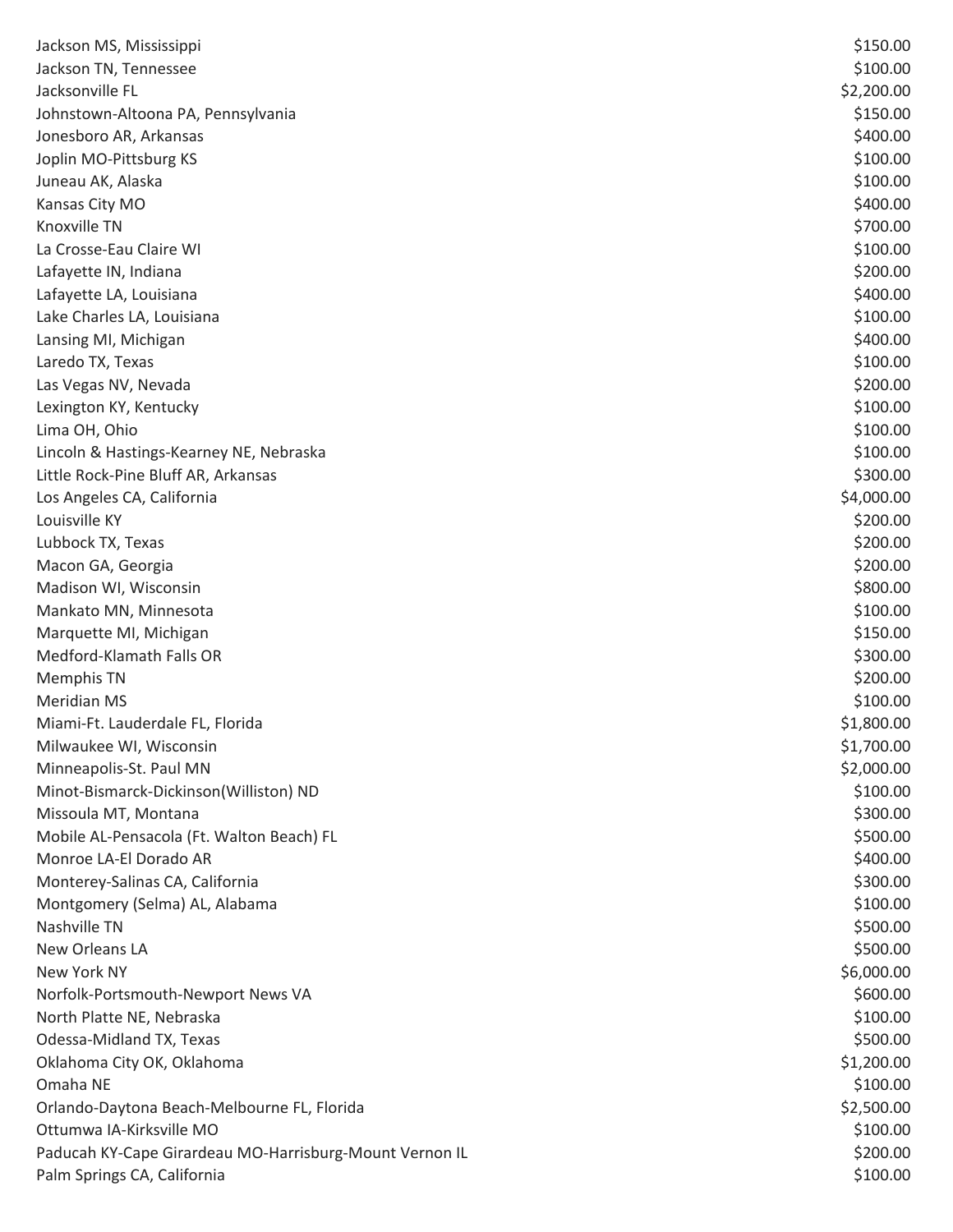| Panama City FL, Florida                                  | \$200.00   |
|----------------------------------------------------------|------------|
| Parkersburg WV                                           | \$100.00   |
| Peoria-Bloomington IL, Illinois                          | \$100.00   |
| Philadelphia PA                                          | \$3,000.00 |
| Phoenix AZ, Arizona                                      | \$1,200.00 |
| Pittsburgh PA                                            | \$700.00   |
| Portland OR                                              | \$800.00   |
| Portland-Auburn ME                                       | \$600.00   |
| Presque Isle ME, Maine                                   | \$100.00   |
| Providence RI-New Bedford MA                             | \$400.00   |
| Quincy IL-Hannibal MO-Keokuk IA                          | \$100.00   |
| Raleigh-Durham (Fayetteville) NC                         | \$1,000.00 |
| Rapid City SD                                            | \$100.00   |
| Reno NV                                                  | \$600.00   |
| Richmond-Petersburg VA, Virginia                         | \$400.00   |
| Roanoke-Lynchburg VA                                     | \$500.00   |
| Rochester MN-Mason City IA-Austin MN                     | \$100.00   |
| Rochester NY, New York                                   | \$200.00   |
| Rockford IL, Illinois                                    | \$100.00   |
| Sacramento-Stockton-Modesto CA, California               | \$1,500.00 |
| Salisbury MD                                             | \$400.00   |
| Salt Lake City UT                                        | \$800.00   |
| San Angelo TX, Texas                                     | \$100.00   |
| San Antonio TX, Texas                                    | \$1,000.00 |
| San Diego CA, California                                 | \$800.00   |
| San Francisco-Oakland-San Jose CA, California            | \$1,700.00 |
| Santa Barbara-Santa Maria-San Luis Obispo CA, California | \$500.00   |
| Savannah GA                                              | \$200.00   |
| Seattle-Tacoma WA, Washington                            | \$1,500.00 |
| Sherman TX-Ada OK                                        | \$100.00   |
| Shreveport LA                                            | \$500.00   |
| Sioux City IA                                            | \$100.00   |
| Sioux Falls(Mitchell) SD                                 | \$100.00   |
| South Bend-Elkhart IN                                    | \$700.00   |
| Spokane WA                                               | \$500.00   |
| Springfield MO                                           | \$1,000.00 |
| Springfield-Holyoke MA, Massachusetts                    | \$200.00   |
| St. Joseph MO                                            | \$100.00   |
| St. Louis MO                                             | \$600.00   |
| Syracuse NY, New York                                    | \$500.00   |
| Tallahassee FL-Thomasville GA                            | \$300.00   |
| Tampa-St. Petersburg (Sarasota) FL, Florida              | \$5,500.00 |
| <b>Terre Haute IN</b>                                    | \$400.00   |
| Toledo OH                                                | \$1,000.00 |
| Topeka KS, Kansas                                        | \$100.00   |
| Traverse City-Cadillac MI, Michigan                      | \$800.00   |
| <b>Tri-Cities TN-VA</b>                                  | \$200.00   |
| Tucson (Sierra Vista) AZ, Arizona                        | \$300.00   |
| Tulsa OK                                                 | \$300.00   |
| Twin Falls ID, Idaho                                     | \$100.00   |
| Tyler-Longview(Lufkin & Nacogdoches) TX, Texas           | \$700.00   |